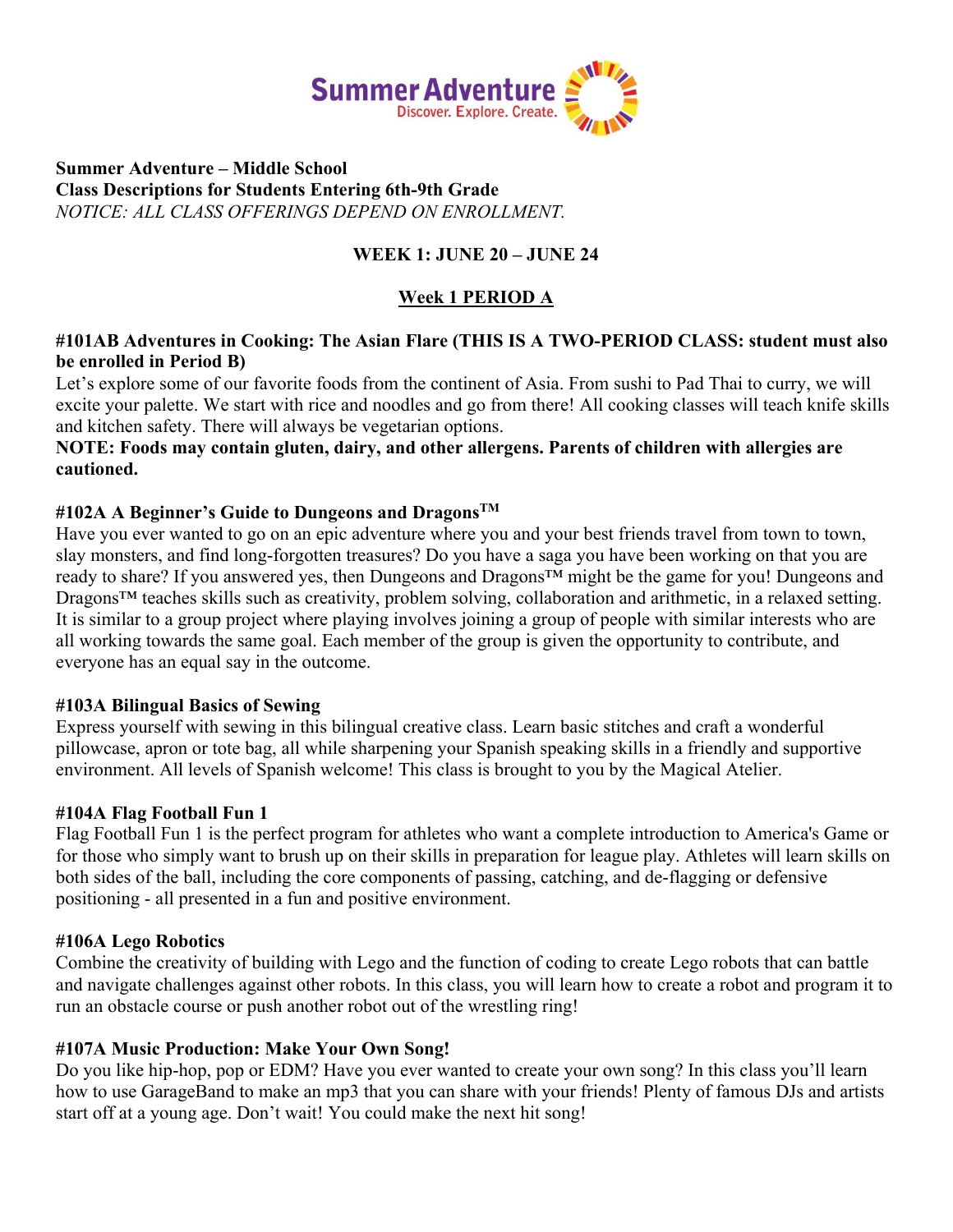

**WEEK 1: JUNE 20 – JUNE 24**

# **Week 1 PERIOD B**

## **#101AB Adventures in Cooking: The Asian Flare (THIS IS A TWO-PERIOD CLASS: student must also be enrolled in Period A)**

Let's explore some of our favorite foods from the continent of Asia. From sushi to Pad Thai to curry, we will excite your palette. We start with rice and noodles and go from there! All cooking classes will teach knife skills and kitchen safety. There will always be vegetarian options.

**NOTE: Foods may contain gluten, dairy, and other allergens. Parents of children with allergies are cautioned.**

## **#110B Beginning Coding: Make Your Own Game!**

Do you want to learn how to code games? Learn how to make games like Pac-Man, Donkey Kong, Angry Birds and more! Single player? Multiplayer? No problem! We'll be using the Scratch coding language to program the games that YOU want to play. Prepare to show off your creations to all your friends and create the next best game!

### **#112B Cupcake & Cookie Decorating**

Cookies, cupcakes and decorating, oh my! In this class you will learn how to decorate cookies and cupcakes using professional baking tools like piping bags and tips. First you will create a plan by practicing your designs using star, leaf, rose, small hole, and big hole tips on laminated design boards. Once your piping and design skills are perfected, you will apply your design to cookies and cupcakes. Yum!

NOTE: Foods may contain gluten, dairy, and other allergens. Parents of children with allergies are cautioned.

## **#113B Film Making**

If you are a fan of movies and want to learn more about video editing, then this is the class for you! You and your teammates will have the opportunity to write and script and create a short film using narration, visual footage, sound effects and more. You will even get to interview a special guest from the film industry. This class is open to all students who enjoy being creative. No prior experience required!

#### **#114B Fun Field Games**

Let's go out to our amazing field and play simple but fun games: Kickball, Capture the Flag, BasketBase (combination of Baseball and Basketball), Steal the Bacon, Team Handball, Gasketball (Combination of Soccer and Basketball), Volleyball, Soccer, Flag Football and more! Fitness + fun = the perfect combination!

## **#116B Middle School Masters (recommended for incoming 6th graders)**

Are you hoping for a smooth transition from 5th to 6th grade? Then this class is for you! Middle School Masters will prepare and organize you for your middle school experience, both academically and socially. You will begin to master how to be a successful student by learning strategies for managing both the triumphs and challenges of middle school. By the end of this course, you will feel more confident, better prepared, and totally excited for the upcoming school year.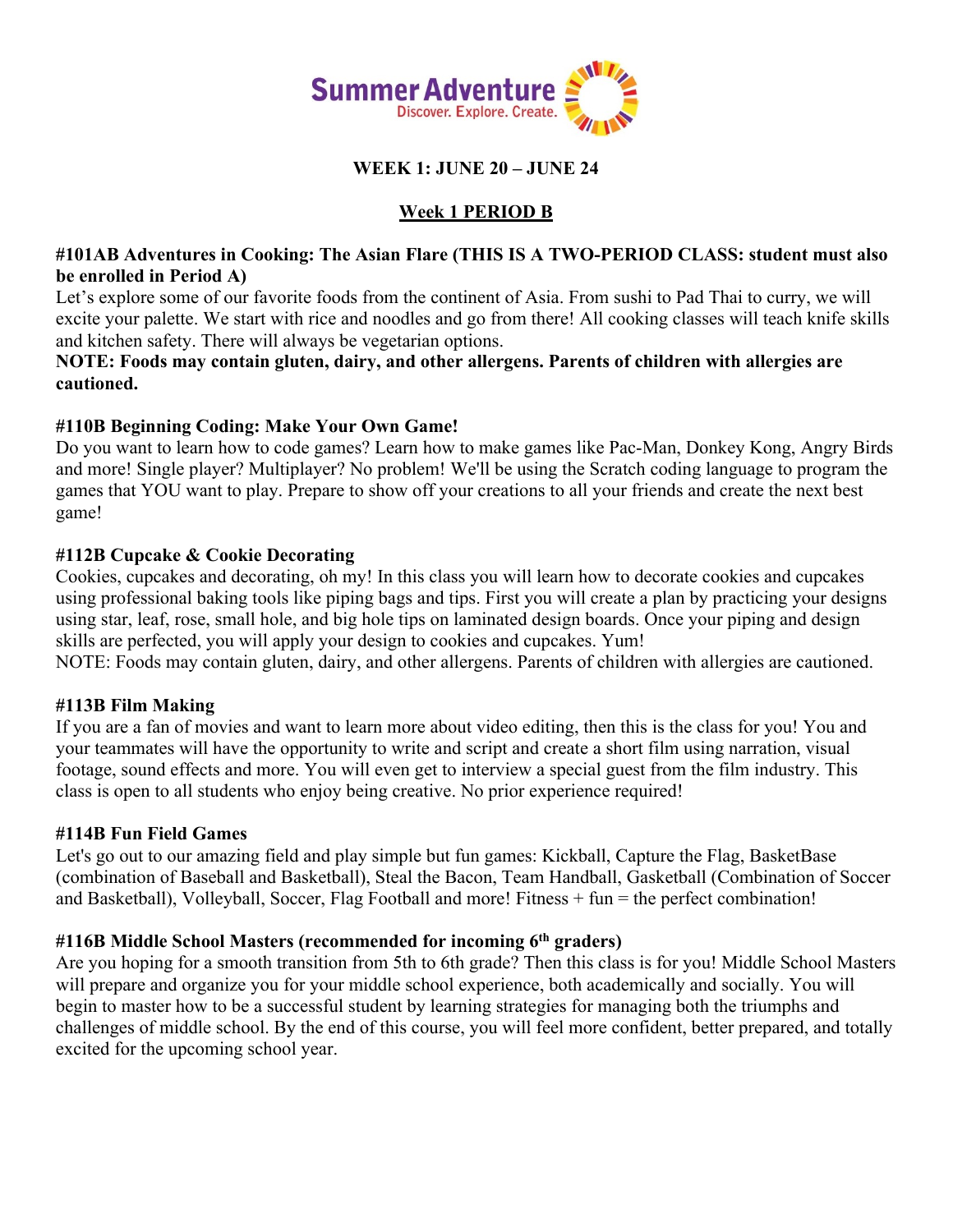

**WEEK 2: JUNE 27 – JULY 1**

# **WEEK 2 PERIOD A**

### **#201AB Adventures in Cooking: Tapas and Treats with a Twist (THIS IS A TWO-PERIOD CLASS: student must also be enrolled in Period B)**

Little bites are always fun for a quick snack, party picks or the beginning or end of a meal. Plant based or meat based, you will enjoy making these for yourself, your friends and your family. We are going to add a little something to make each tapa or treat pop! All cooking classes will teach knife skills and kitchen safety. There will always be vegetarian options.

**NOTE: Foods may contain gluten, dairy and other allergens. Parents of children with allergies are cautioned.** 

## **#202A Film Making**

If you are a fan of movies and want to learn more about video editing, then this is the class for you! You and your teammates will have the opportunity to write and script and create a short film using narration, visual footage, sound effects and more. You will even get to interview a special guest from the film industry. This class is open to all students who enjoy being creative. No prior experience required!

### **#203A Science Myth Busters**

Want to find out what really happens if you lick a frozen pole? Will your head explode if you drink a Coca-Cola with pop rocks? Does swallowed gum really stay in your stomach for seven years? Ever wonder if these myths are true or just made up to scare you? In this class you will use science to bust some common myths once and for all.

#### **#204A Smart Photography with a Smartphone**

Would you like to learn how to create amazing pictures with your smartphone or iPhone? It's easier than you think! Learn the latest tips and tricks on how to create amazing photos from your phone. You will learn to create different effects when you take a photo with your smartphone and how to edit images in interesting and creative ways. Please note: a smartphone, iPhone or tablet is required.

#### **#205A Soccer Fun 1**

Play, Practice, Play. This week of soccer is designed to provide you with a first-class soccer experience, with play at the center of our time together. We will begin our sessions with a game. Next, players will be exposed to creative soccer exercises that will enhance their technical ability. Finally, we will end our time with another game applying what we learned during skill development! This will all be done in a fun and entertaining way, and every player will finish the week with a greater understanding and appreciation of the game.

#### **#206A The Magic of Pastels**

Calling all artists! Use your creativity and learn the basics of pastel drawing. We will be using various types of pastels, including standard pastels, metallic pastels and chalk pastels. There will be instruction in shading, blending colors, and creating texture in this fun and engaging class. This class is brought to you by the Magical Atelier.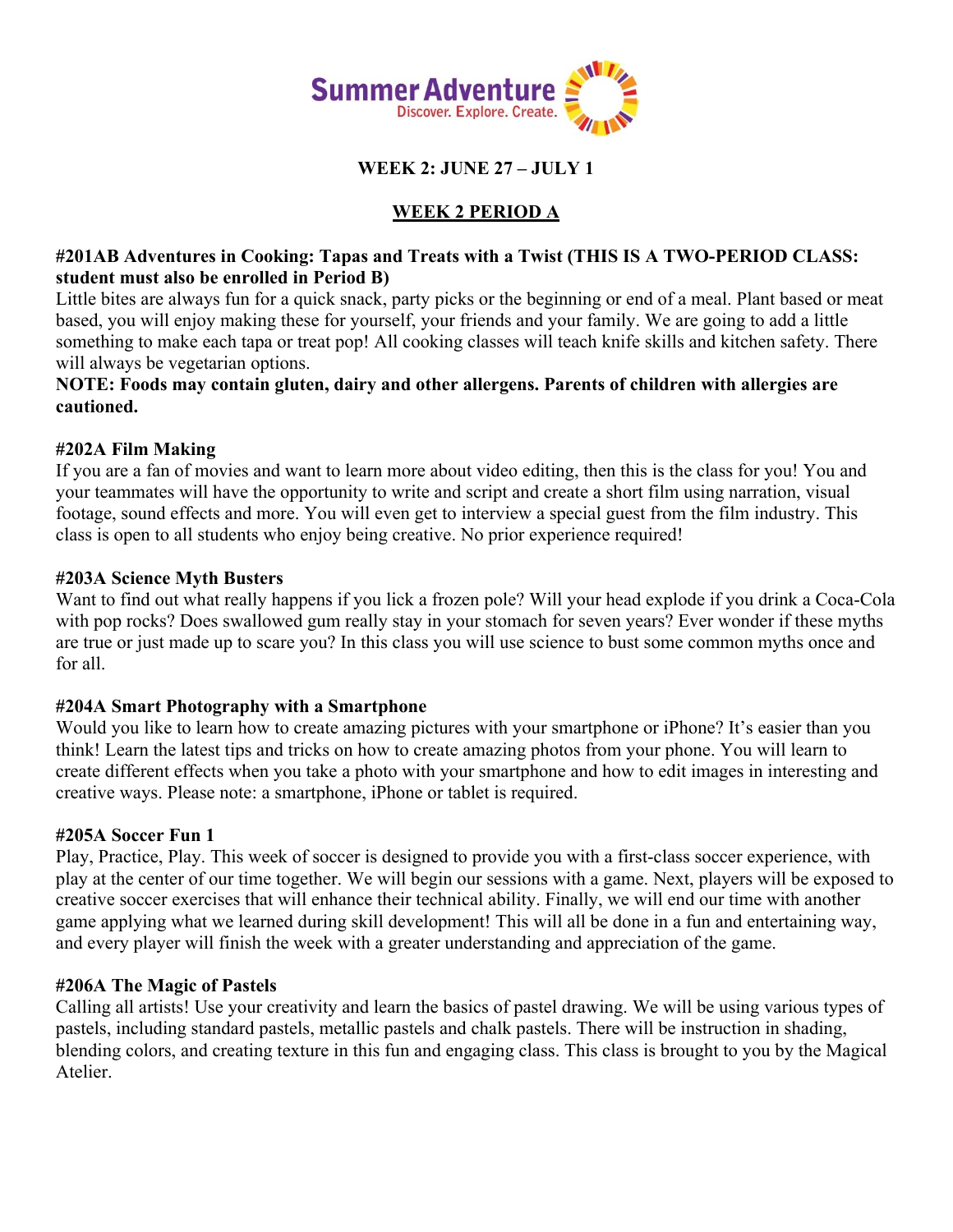

**WEEK 2: JUNE 27 – JULY 1**

# **WEEK 2 PERIOD B**

## **#201AB Adventures in Cooking: Tapas and Treats with a Twist (THIS IS A TWO-PERIOD CLASS: student must also be enrolled in Period A)**

Little bites are always fun for a quick snack, party picks or the beginning or end of a meal. Plant based or meat based, you will enjoy making these for yourself, your friends and your family. We are going to add a little something to make each tapa or treat pop! All cooking classes will teach knife skills and kitchen safety. There will always be vegetarian options.

**NOTE: Foods may contain gluten, dairy and other allergens. Parents of children with allergies are cautioned.** 

## **#210B Advanced Coding: Web Programming**

Have you always wanted to design your own website? No matter if it's for your latest lemonade stand, pet walking business, or an online game, with this class you will be able to design and program any website using HTML, CSS, and Javascript.

## **#212B Cupcake & Cookie Decorating**

Cookies, cupcakes and decorating, oh my! In this class you will learn how to decorate cookies and cupcakes using professional baking tools like piping bags and tips. First you will create a plan by practicing your designs using star, leaf, rose, small hole, and big hole tips on laminated design boards. Once your piping and design skills are perfected, you will apply your design to cookies and cupcakes. Yum!

## **NOTE: Foods may contain gluten, dairy and other allergens. Parents of children with allergies are cautioned.**

# **#213B DJ 101**

DJ 101, powered by TheDJCoach.com in partnership with Santa Monica Music Center, is a week-long exploration into the world of DJing with hands-on lessons on scratching, beat mixing, remixing and even music production. Students will learn about the history of the DJ artform dating back to 1973 in the Bronx with Kool Herc, and will gain insight into how Marshmello, Skrillex, and DJ Khaled are using turntables on stages across the world. All students will have access to try out the different rigs that are available and will participate in an incredibly interactive and engaging experience that brings more light to the role of the DJ.

## **#216B The Magic of Watercolors/La Magía de Acuarelas**

Calling all artists! This class, taught in Spanish by a bilingual instructor, explores creative joys of working in a variety of watercolor mediums. Class includes traditional watercolor paints, watercolor inks, and explorations in mixed mediums. Paint, create and learn a little Spanish along the way! Each week the projects will be inspired by a different Latinx artist. All levels of Spanish welcome! This class is brought to you by the Magical Atelier.

## **#217B Volleyball Fun**

Bump, set, spike! You'll learn the basic fundamentals of this wonderful game and progress to game play, including indoor 6 v 6, 4 v 4, and beach-style 2 v 2. This class is for all levels.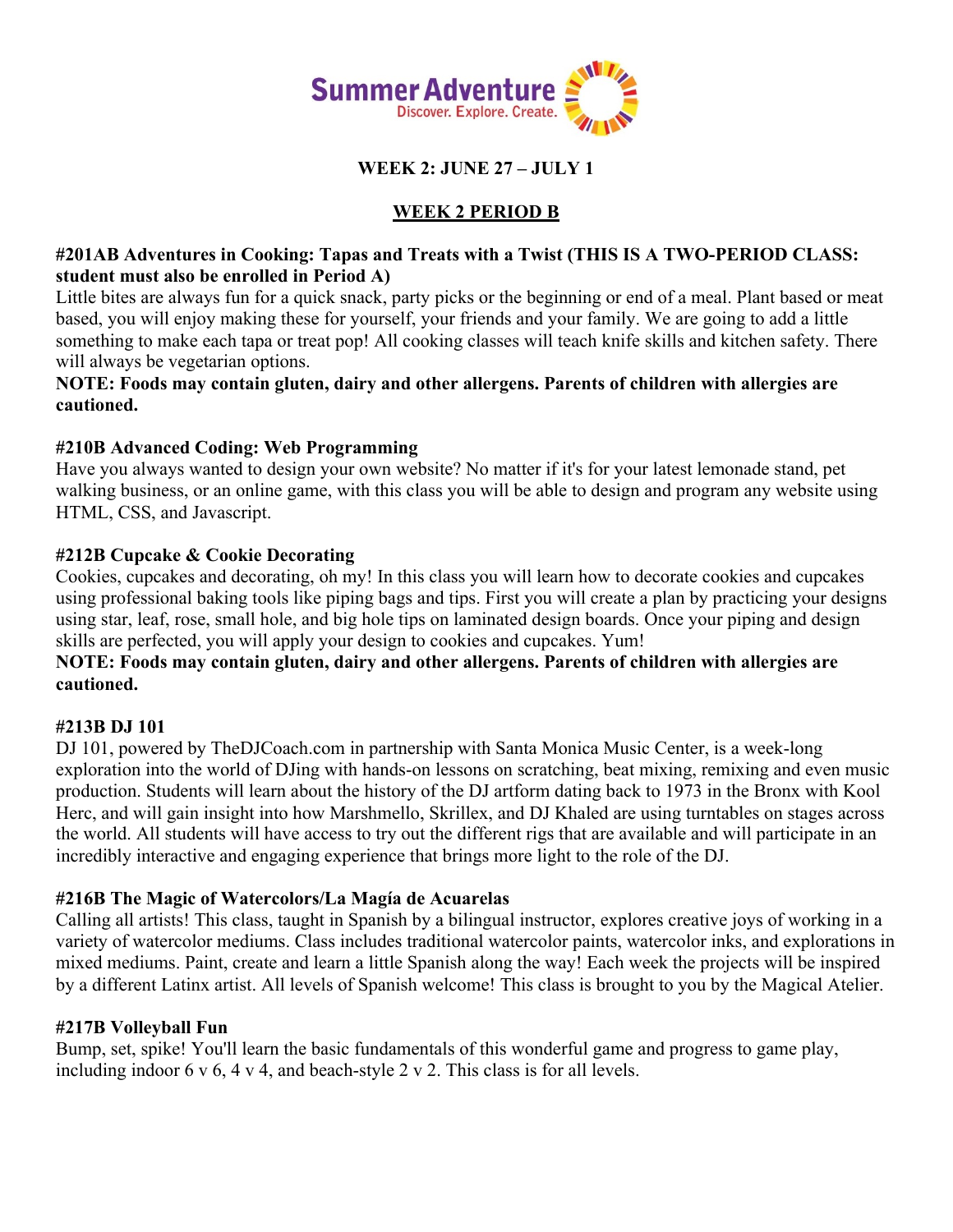

# **WEEK 3: JULY 5 – JULY 8 (NO CLASS JULY 4)**

# **WEEK 3 PERIOD A**

## **#301AB Adventures in Cooking: Feasting and Fiestas (THIS IS A TWO-PERIOD CLASS: student must also be enrolled in Period B)**

Which foods do you include in your feasts and use to celebrate the important moments in your life? From a Thanksgiving meal to a birthday dinner, cultural traditions bring us together around the table, so let's get cooking. All cooking classes will teach knife skills and kitchen safety. There will always be vegetarian options. **NOTE: Foods may contain gluten, dairy and other allergens. Parents of children with allergies are cautioned.**

## **#303A A Beginner's Guide to Dungeons and DragonsTM**

Have you ever wanted to go on an epic adventure where you and your best friends travel from town to town, slay monsters, and find long-forgotten treasures? Do you have a saga you have been working on that you are ready to share? If you answered yes, then Dungeons and Dragons™ might be the game for you! Dungeons and Dragons<sup>™</sup> teaches skills such as creativity, problem solving, collaboration and arithmetic, in a relaxed setting. It is similar to a group project where playing involves joining a group of people with similar interests who are all working towards the same goal. Each member of the group is given the opportunity to contribute, and everyone has an equal say in the outcome.

#### **#304A Bilingual Basics of Sewing**

Express yourself with sewing in this bilingual creative class. Learn basic stitches and craft a wonderful pillowcase, apron or tote bag, all while sharpening your Spanish speaking skills in a friendly and supportive environment. All levels of Spanish welcome! This class is brought to you by the Magical Atelier.

## **#305A Flag Football Fun 2**

Flag Football Fun 2 is a continuation of Flag Football Fun 1, but you're welcome to attend Flag Football Fun 2 without having attended Flag Football Fun 1. Flag Football Fun 2 will continue with the development of fundamentals, as well as gameplay. This includes learning skills on both sides of the ball, like the core components of passing, catching, and de-flagging or defensive positioning - all presented in a fun and positive environment.

## **#307A Music Production: Make Your Own Song!**

Do you like hip-hop, pop or EDM? Have you ever wanted to create your own song? In this class you'll learn how to use GarageBand to make an mp3 that you can share with your friends! Plenty of famous DJs and artists start off at a young age. Don't wait! You could make the next hit song!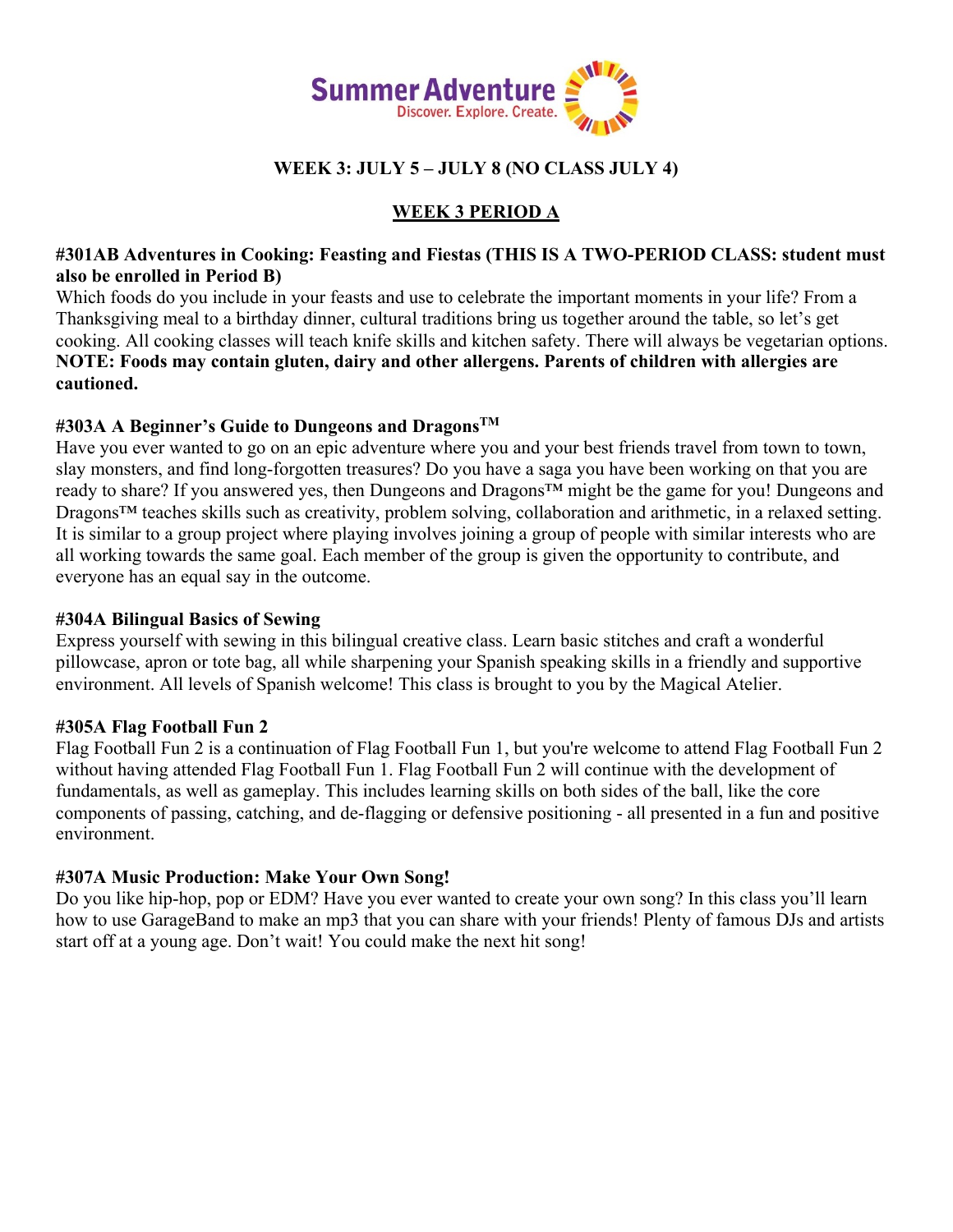

# **WEEK 3: JULY 5 – JULY 8 (NO CLASS JULY 4)**

# **WEEK 3 PERIOD B**

## **#301AB Adventures in Cooking: Feasting and Fiestas (THIS IS A TWO-PERIOD CLASS: student must also be enrolled in Period A)**

Which foods do you include in your feasts and use to celebrate the important moments in your life? From a Thanksgiving meal to a birthday dinner, cultural traditions bring us together around the table, so let's get cooking. All cooking classes will teach knife skills and kitchen safety. There will always be vegetarian options. **NOTE: Foods may contain gluten, dairy and other allergens. Parents of children with allergies are cautioned.**

### **#312B Basketball Fun 1**

Dribble, pass, shoot, score (and more) in Basketball Fun 1. The class will begin with the basics and progress to complex skills and theory. Emphasis will be on individual skills and how to incorporate them into a team setting. Competitions will include Hot Shot, 3-Point Shootout, One-on-One and more!

### **#313B Beginning Coding: Make Your Own Game!**

Do you want to learn how to code games? Learn how to make games like Pac-Man, Donkey Kong, Angry Birds and more! Single player? Multiplayer? No problem! We'll be using the Scratch coding language to program the games that YOU want to play. Prepare to show off your creations to all your friends and create the next best game!

## **#316B Don't Try This at Home: Totally Dangerous Experiments**

What can be better than a science experiment that goes POW!? Explosions are not only very cool, they are very instructive as well. In this class, you will learn fundamentals of physics and chemistry while being fascinated and entertained. So grab your goggles and join the fun!

## **#317B Middle School Masters (recommended for incoming 6th graders)**

Are you hoping for a smooth transition from 5th to 6th grade? Then this class is for you! Middle School Masters will prepare and organize you for your middle school experience, both academically and socially. You will begin to master how to be a successful student by learning strategies for managing both the triumphs and challenges of middle school. By the end of this course, you will feel more confident,better prepared, and totally excited for the upcoming school year.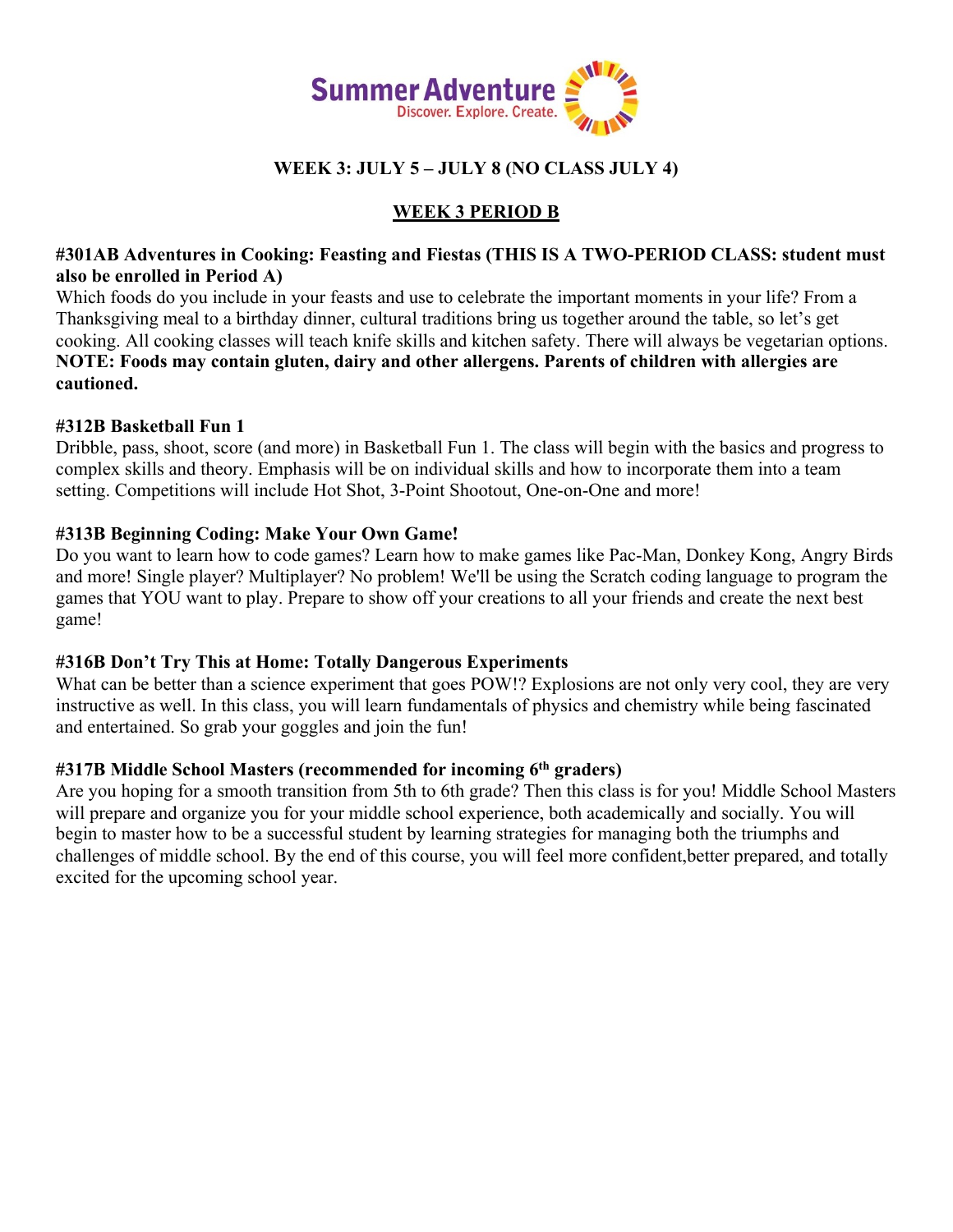

## **WEEK 4: JULY 11 – JULY 15**

# **WEEK 4 PERIOD A**

## **#401AB Adventures in Cooking: Mediterranean Cuisine (THIS IS A TWO-PERIOD CLASS: student must also be enrolled in Period B)**

Who doesn't love some hummus and pita or a great piece of flatbread pizza? Learn how to make your favorite Mediterranean dishes and make them with flair. Learn to make fresh red sauce, tzatziki, falafels and more. All cooking classes will teach knife skills and kitchen safety. There will always be vegetarian options. **NOTE: Foods may contain gluten, dairy and other allergens. Parents of children with allergies are cautioned.** 

## **#402AB Cartooning (THIS IS A TWO-PERIOD CLASS: student must also be enrolled in Period B)**

This class will introduce you to a variety of cartoons with two goals in mind. The first is to understand the secret structure that is hidden in humor writing, including how to "set-up" and "pay off" a joke. The second goal is to learn some of the tips and tricks that cartoonists and illustrators use to make their drawings look professional, including different pen types, character design do's and don'ts, and perspective drawing shortcuts, to name a few. By the end of the class, you will be able to turn any idea into your own cartoon.

### **#403A Kitchen Chemistry**

Learn your chemistry and eat it, too! Discover different chemical properties and processes through the art of cooking. We will use chemistry to answer burning questions like "Why do pancakes turn brown?" and "Why are gummies so chewy?"

## **#404A Smart Photography with a Smartphone**

Would you like to learn how to create amazing pictures with your smartphone or iPhone? It's easier than you think! Learn the latest tips and tricks on how to create amazing photos from your phone. You will learn to create different effects when you take a photo with your smartphone and how to edit images in interesting and creative ways. Please note: a smartphone, iPhone or tablet is required.

## **#408A Twisted Sports**

Twisted Sports provides a unique and comprehensive physical education program designed for the youth of today by combining practices from sports with innovative games. Students improve their athletic performance through team building activities and games. Let's stay healthy while creating connections!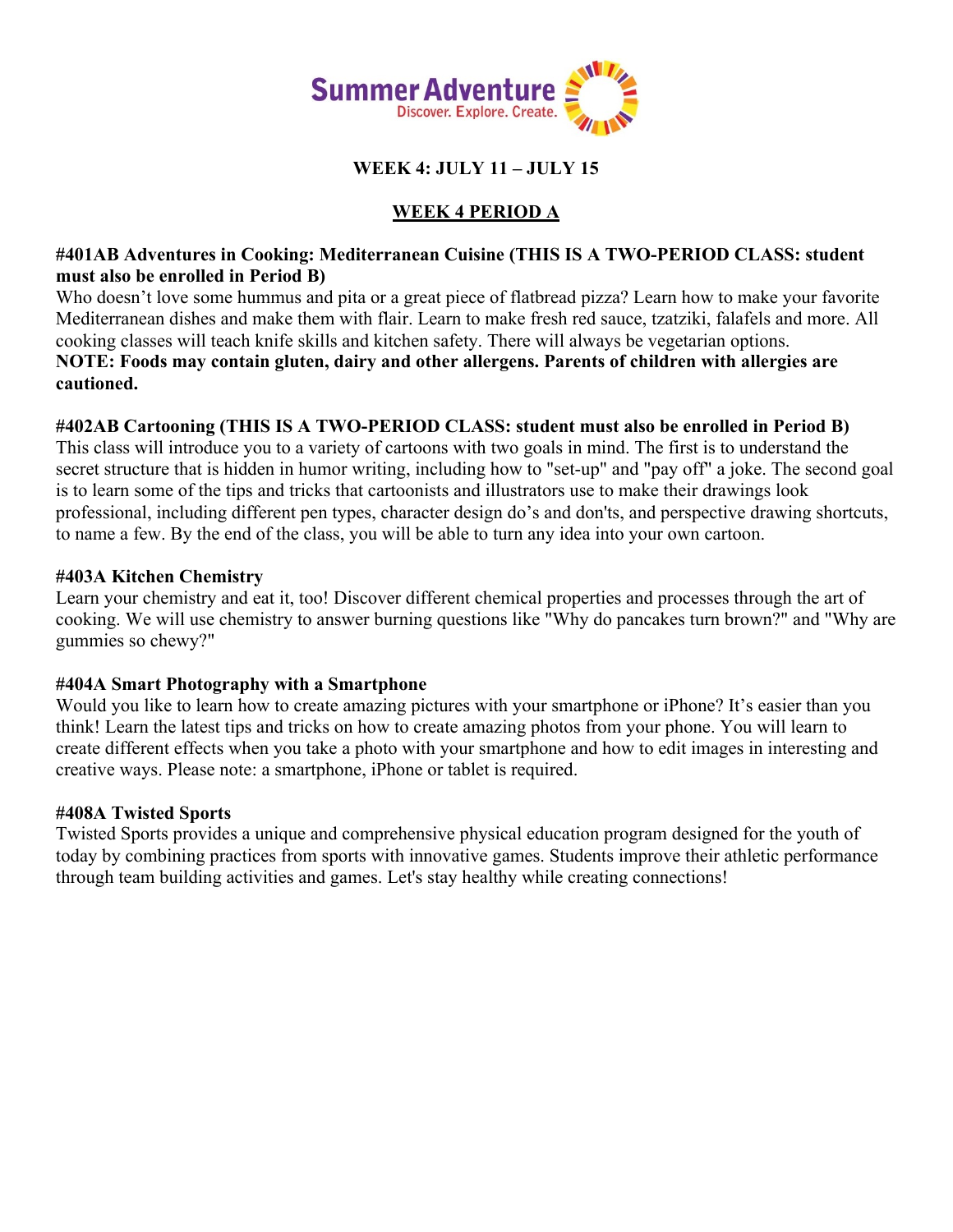

## **WEEK 4: JULY 11 – JULY 15**

# **WEEK 4 PERIOD B**

## **401AB Adventures in Cooking: Mediterranean Cuisine (THIS IS A TWO-PERIOD CLASS: student must also be enrolled in Period A)**

Who doesn't love some hummus and pita or a great piece of flatbread pizza? Learn how to make your favorite Mediterranean dishes and make them with flair. Learn to make fresh red sauce, tzatziki, falafels and more. All cooking classes will teach knife skills and kitchen safety. There will always be vegetarian options. **NOTE: Foods may contain gluten, dairy and other allergens. Parents of children with allergies are cautioned.** 

## **#402AB Cartooning (THIS IS A TWO-PERIOD CLASS: student must also be enrolled in Period A)**

This class will introduce you to a variety of cartoons with two goals in mind. The first is to understand the secret structure that is hidden in humor writing, including how to "set-up" and "pay off" a joke. The second goal is to learn some of the tips and tricks that cartoonists and illustrators use to make their drawings look professional, including different pen types, character design do's and don'ts, and perspective drawing shortcuts, to name a few. By the end of the class, you will be able to turn any idea into your own cartoon.

## **#411B Advanced Coding: Web Programming**

Have you always wanted to design your own website? No matter if it's for your latest lemonade stand, pet walking business, or an online game, with this class you will be able to design and program any website using HTML, CSS, and Javascript.

## **#415B Make a Film, Tell a Story**

3-2-1 Action! In this fun and creative film-making class, you will learn how to make videos that show how YOU see your world. You will learn how to interview, write scripts, and use a smartphone or tablet to shoot your movie. Next, you will learn how to use iMovie to record narration and finally you will add graphics to put it all together to share with your family and friends! The way you see the world is important, so come make a movie and tell a story.

## **#418B Twisted Sports**

Twisted Sports provides a unique and comprehensive physical education program designed for the youth of today by combining practices from sports with innovative games. Students improve their athletic performance through team building activities and games. Let's stay healthy while creating connections!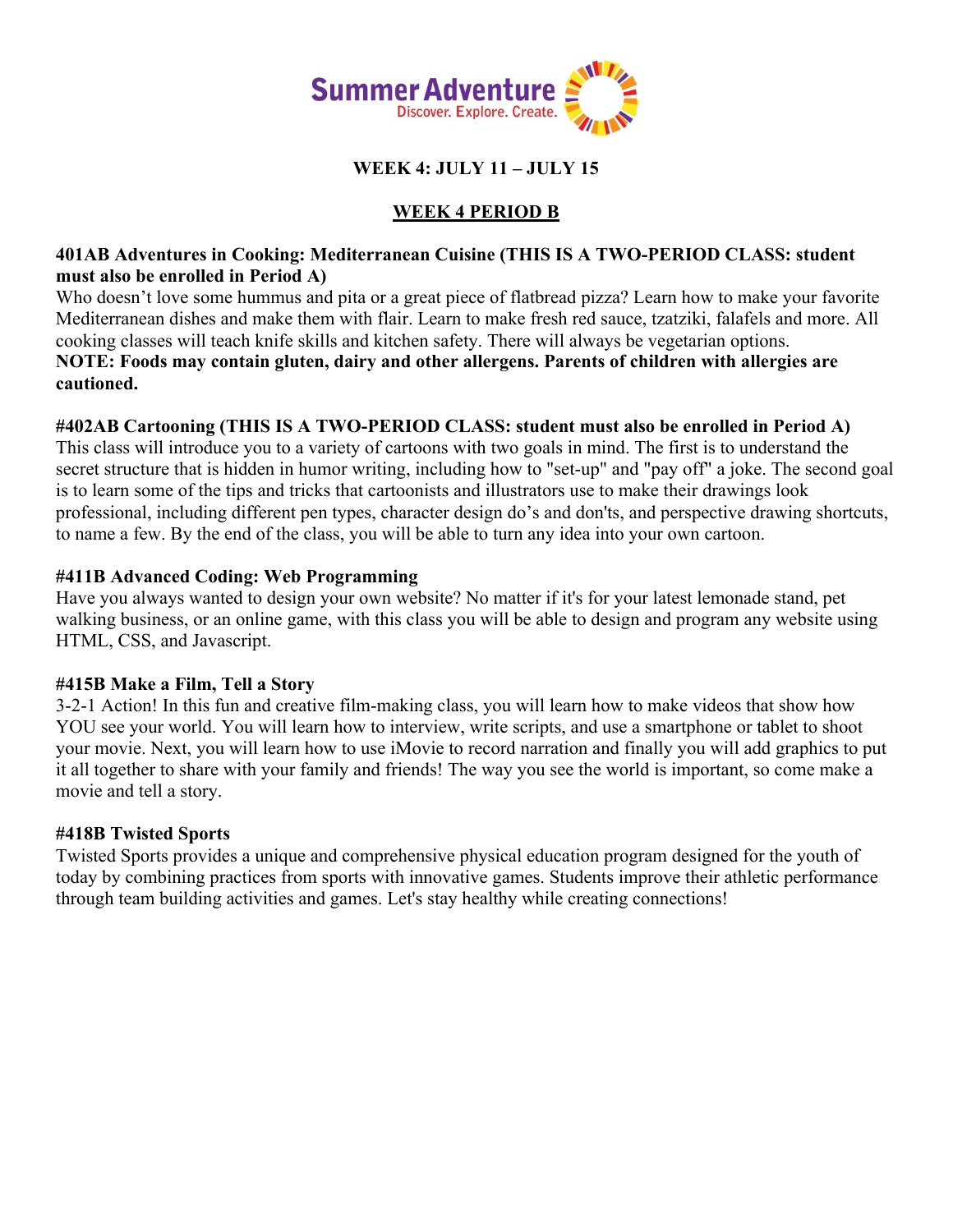

# **WEEK 5: JULY 18 – JULY 22**

# **PERIOD A**

## **#501AB Adventures in Cooking: Asian Appetizers (THIS IS A TWO-PERIOD CLASS: student must also be enrolled in Period B)**

Take a trip to China, Japan, Thailand and more, bite by bite across Asia, in this Asian Appetizer cooking class. You will learn how to make delicious dumplings, succulent satays and more! There will always be vegetarian options.

### **NOTE: Foods may contain gluten, dairy and other allergens. Parents of children with allergies are cautioned.**

### **#505A Lego Robotics**

Combine the creativity of building with Lego and the function of coding to create Lego robots that can battle and navigate challenges against other robots. In this class, you will learn how to create a robot and program it to run an obstacle course or push another robot out of the wrestling ring!

### **#506A Music Production: Make Your Own Song!**

Do you like hip-hop, pop or EDM? Have you ever wanted to create your own song? In this class you'll learn how to use GarageBand to make an mp3 that you can share with your friends! Plenty of famous DJs and artists start off at a young age. Don't wait! You could make the next hit song!

#### **#507A Soccer Fun 2**

Soccer Fun 2 is a continuation of Soccer Fun 1, but you're welcome to attend Soccer Fun 2 without having attended Soccer Fun 1. Designed for players of all abilities, this class emphasizes both team play and individual skill development. Through skills, drills and thrills, we work to develop the full range of soccer techniques, including dribbling and passing with different surfaces of the foot, receiving the ball on the ground and in the air and shooting techniques.